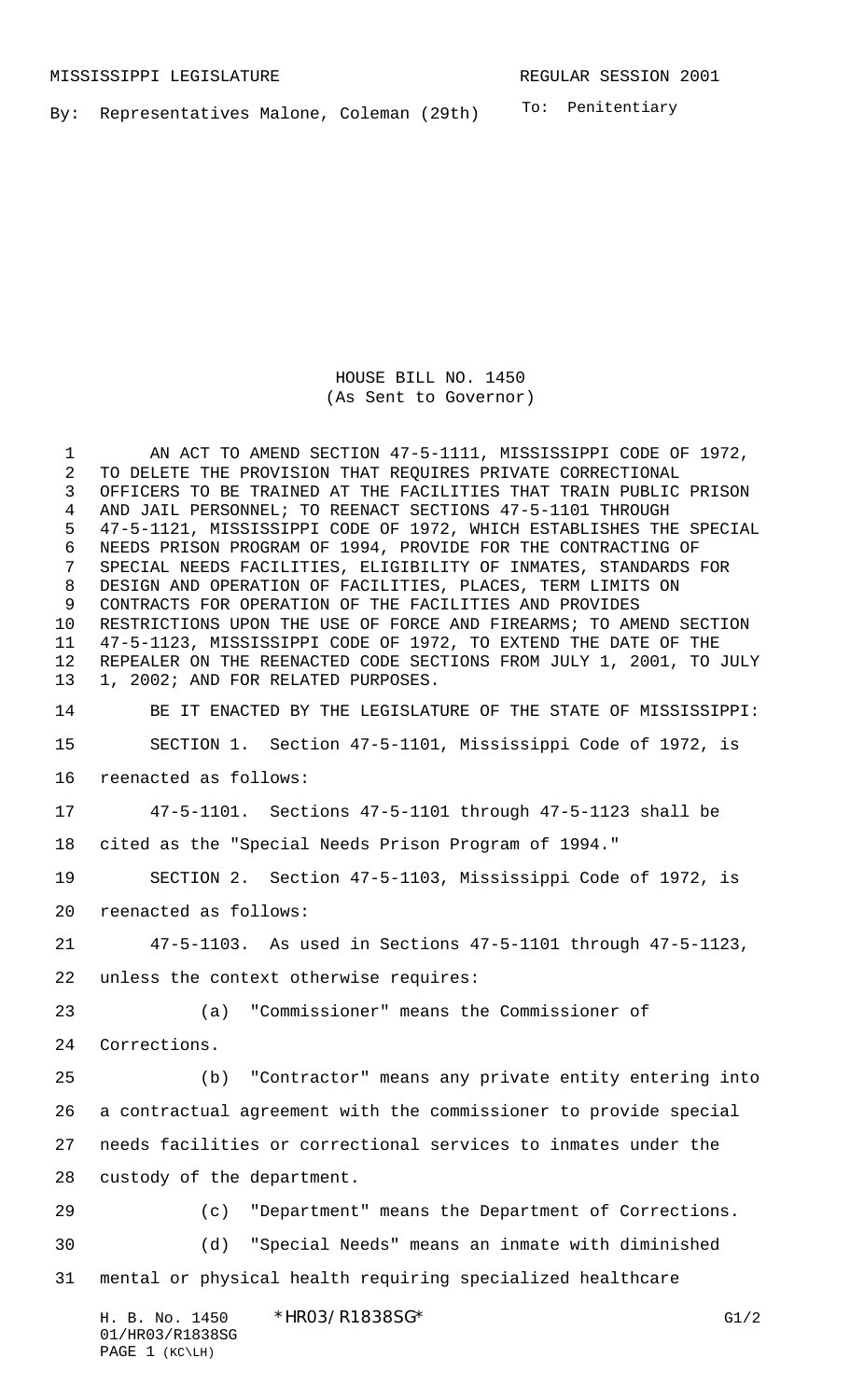facilities or services. This does not include HIV positive inmates.

 SECTION 3. Section 47-5-1105, Mississippi Code of 1972, is reenacted as follows:

 47-5-1105. (1) The commissioner is authorized to enter into contracts for a special needs correctional facility and services only as provided in Sections 47-5-1101 through 47-5-1123.

 (2) No contract shall be entered into unless it offers cost savings of at least ten percent (10%) to the department.

 (3) Any inmate sentenced to the custody of the department identified as having a special need may be eligible to be incarcerated in a special needs correctional facility in which a contractor is providing correctional services.

 (4) The rates and benefits for correctional services shall be negotiated by the commissioner based upon American Correction Association standards, state law and court orders.

 (5) The special needs facility or the site for a proposed facility must comply with all local zoning ordinances and regulations.

 (6) The department may contract for the construction or leasing of a special needs facility. Any facility operated by a private contractor must house medium or maximum security inmates. SECTION 4. Section 47-5-1107, Mississippi Code of 1972, is reenacted as follows:

 47-5-1107. All facilities that are governed by this chapter shall be designed, constructed, and at all times maintained and operated in accordance with the American Correctional Association Standards in force at the time of contracting, as well as with subsequent ACA Standards to the extent that they are approved by the contracting agency. The facility shall meet the percentage of standards required for accreditation by the American Correctional Association.

H. B. No. 1450 \*HR03/R1838SG\* 01/HR03/R1838SG PAGE 2 (KC\LH)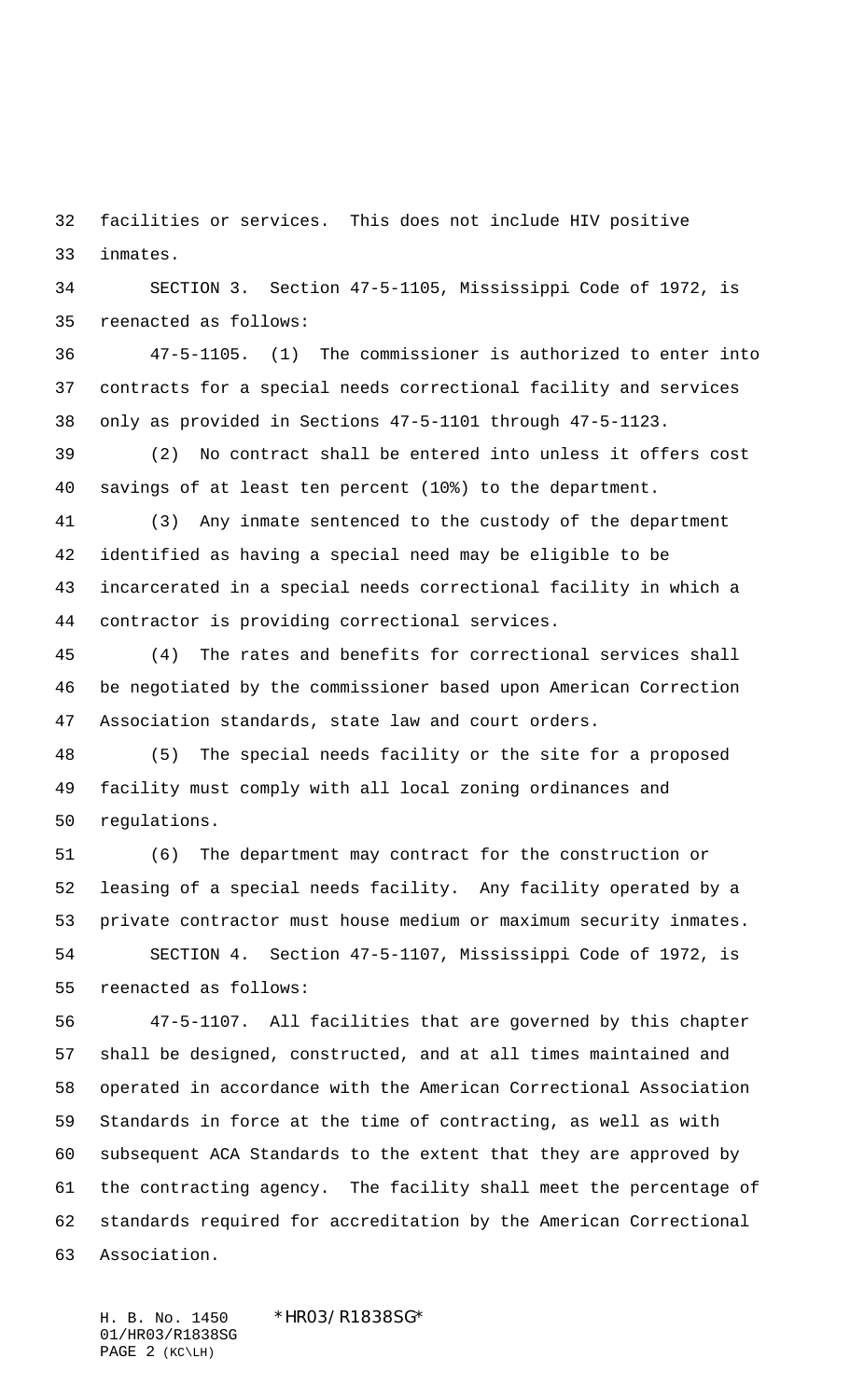In addition, all facilities shall at all times comply with all federal and state constitutional standards, federal, state and local laws, and all court orders.

 SECTION 5. Section 47-5-1109, Mississippi Code of 1972, is reenacted as follows:

 47-5-1109. The initial contract for the operation of a facility or for incarceration of prisoners or inmates therein shall be for a period of not more than five (5) years with an option to renew for an additional period of two (2) years. Contracts for construction, purchase, or lease of a facility shall not exceed a term of fifteen (15) years. Any contract for housing beyond the initial five (5) years shall be subject to annual appropriation by the Legislature if public funds are used to finance the construction.

 SECTION 6. Section 47-5-1111, Mississippi Code of 1972, is reenacted and amended as follows:

 47-5-1111. (1) A contractor's employees serving as "correctional officers" shall be allowed to use force only while on the grounds of a facility, while transporting inmates, and while pursuing escapees from a facility.

 (2) A contractor shall be authorized to use only such nondeadly force as the circumstances require in the following situations: to prevent the commission of a felony or misdemeanor, including escape; to defend oneself or others against physical 88 assault; to prevent serious damage to property; to enforce institutional regulations and orders; and to prevent or quell a riot.

 (3) A contractor's employees, while performing their officially assigned duties relating to the custody, control, transportation, recapture or arrest of any escaped offender assigned to a contract prison, shall be authorized to use force and firearms as necessary to pursue and recapture escapees.

H. B. No. 1450 \*HR03/R1838SG\* 01/HR03/R1838SG PAGE 3 (KC\LH)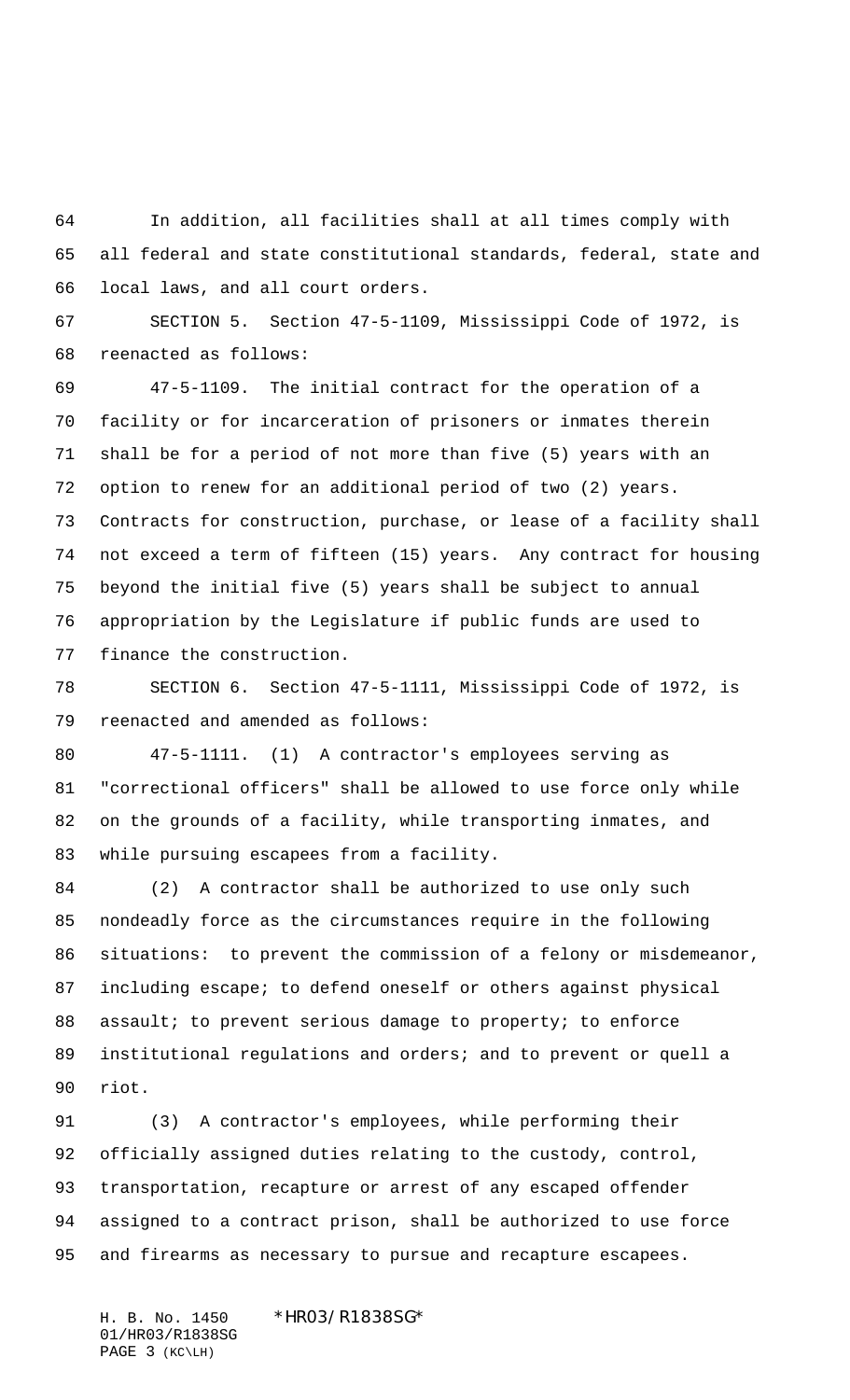(4) Private correctional officers who have been appropriately certified as determined by the contracting agency and trained pursuant to the provisions of subsection (5) shall have the right to carry and use firearms and shall exercise such authority and use deadly force only as a last resort, and then only to prevent an act that could result in death or serious bodily injury to oneself or to another person.

 (5) Private correctional officers shall be trained in the use of force and the use of firearms, in accordance with ACA Standards and shall be trained, at the contractor's expense, **\* \* \*** for at least the minimum number of hours that public personnel are currently trained.

 SECTION 7. Section 47-5-1113, Mississippi Code of 1972, is reenacted as follows:

 47-5-1113. All employees of a facility operated pursuant to this chapter must receive, at a minimum, the same quality and quantity of training as that required by the state, for employees of public correctional and detention facilities. All training expenses shall be the responsibility of the contractor.

 SECTION 8. Section 47-5-1115, Mississippi Code of 1972, is reenacted as follows:

 47-5-1115. A contract for correctional services shall not be entered into unless the following requirements are met:

 (a) The contractor provides an adequate plan of insurance, specifically including insurance for civil rights claims, as determined by an independent risk management/actuarial firm with demonstrated experience in public liability for state governments. In determining the adequacy of the plan, such firm shall determine whether:

 (i) The insurance is adequate to protect the state from any and all actions by a third party against the contractor 127 or the state as a result of the contract;

H. B. No. 1450 \*HR03/R1838SG\* 01/HR03/R1838SG PAGE 4 (KC\LH)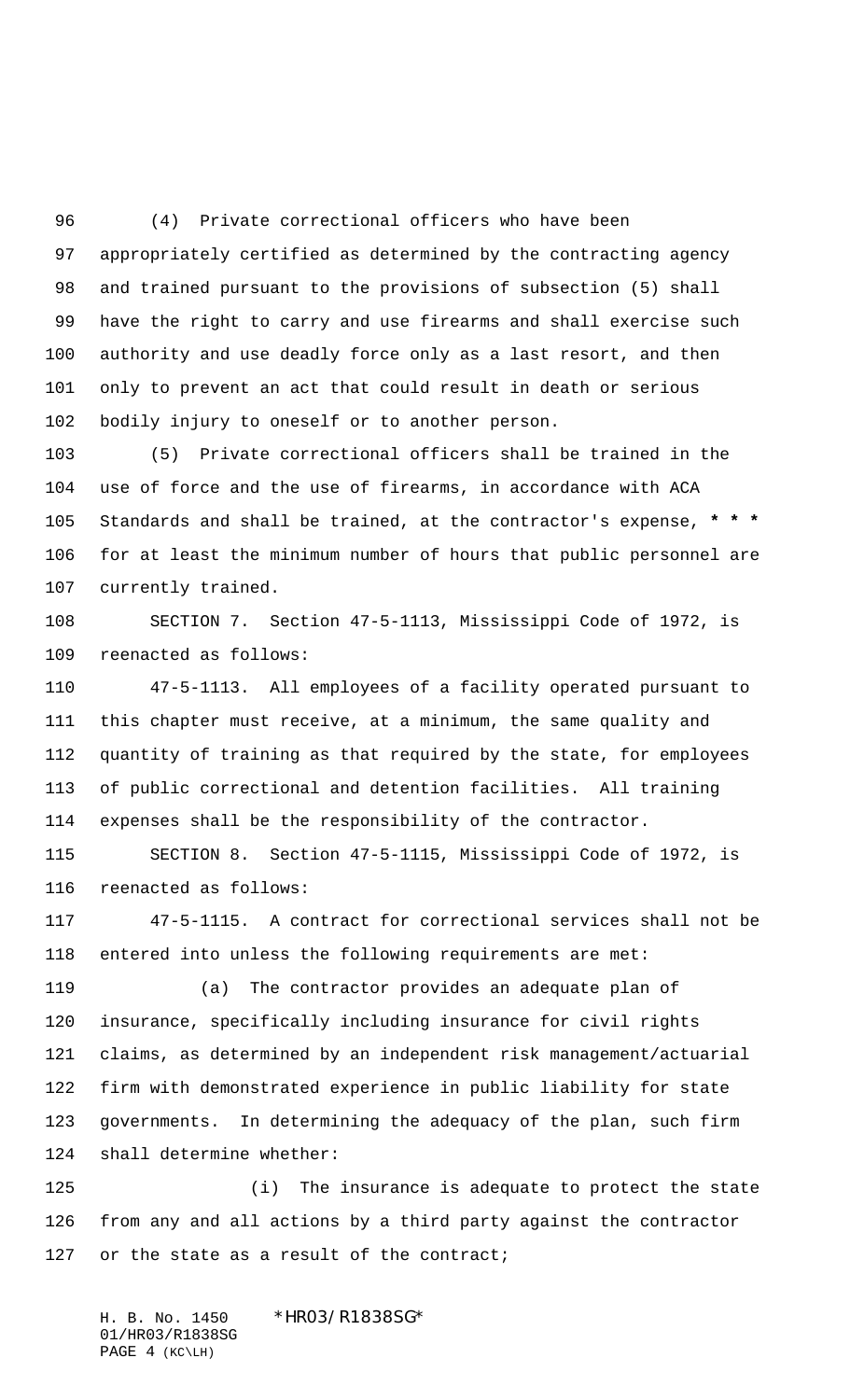128 (ii) The insurance is adequate to protect the state against any and all claims arising as a result of any occurrence during the term of the contract; that is, the insurance is adequate on an occurrence basis, not on a claims-made basis; (iii) The insurance is adequate to assure the

 contractor's ability to fulfill its contract with the state in all respects, and to assure that the contractor is not limited in this ability because of financial liability which results from 136 judgments; and

 (iv) The insurance is adequate to satisfy such other requirements specified by the independent risk management/actuarial firm.

 (b) The sovereign immunity of the state shall not apply to the contractor. Neither the contractor nor the insurer of the contractor may plead the defense of sovereign immunity in any action arising out of the performance of the contract.

 SECTION 9. Section 47-5-1117, Mississippi Code of 1972, is reenacted as follows:

 47-5-1117. A plan shall be developed and certified by the commissioner which demonstrates the method by which the state would resume control of the prison upon contract termination. Such plan shall be submitted for review and comment to law enforcement agencies, the district attorney and circuit judges in the county in which the prison is located.

 SECTION 10. Section 47-5-1119, Mississippi Code of 1972, is reenacted as follows:

 47-5-1119. (1) The commissioner shall monitor any contracts with prison contractors providing correctional services and shall report at least annually, or as requested, to the Senate Committee on Corrections and the House Penitentiary Committee on the performance of the contractor.

H. B. No. 1450 \*HR03/R1838SG\* 01/HR03/R1838SG PAGE 5 (KC\LH) (2) The medical director of the department shall be responsible for monitoring all aspects of the facility. The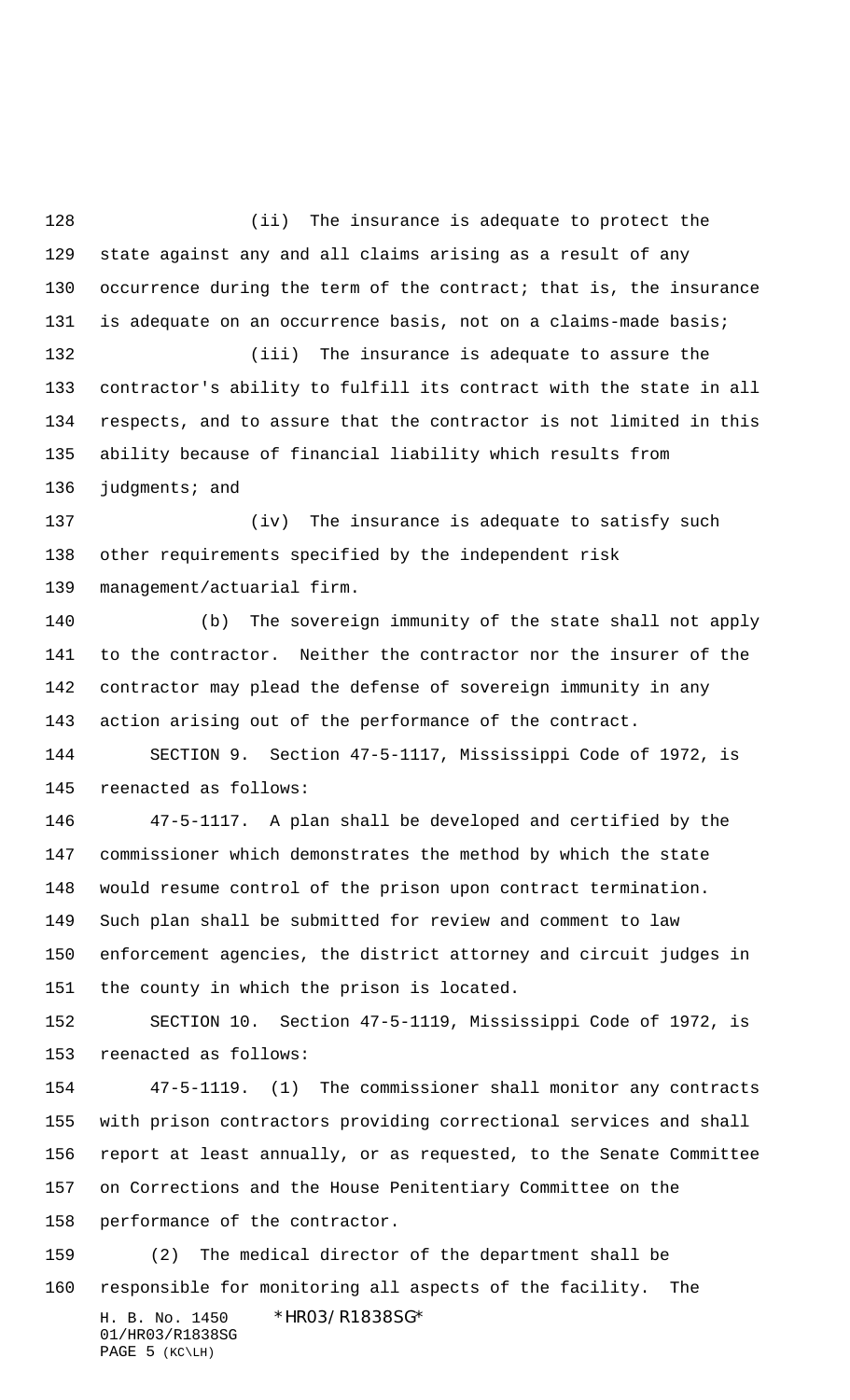medical director may designate a person to assist in monitoring at the facility, as the medical director determines to be necessary. The medical director shall be provided an on-site work area, shall be on-site on a daily basis, and shall have access to all areas of the facility and to inmates and staff at all times. The contractor shall provide any and all data, reports and other materials that the medical director determines are necessary to carry out monitoring responsibilities under this section.

 SECTION 11. Section 47-5-1121, Mississippi Code of 1972, is reenacted as follows:

 47-5-1121. No contract for private correctional facilities or services shall authorize, allow, or imply a delegation of the authority or responsibility of the state to a prison contractor to:

 (a) Classify inmates or place inmates in less restrictive custody or more restrictive custody;

 (b) Transfer an inmate, although the contractor may recommend in writing that the department transfer a particular inmate;

180 (c) Grant, deny, or revoke sentence credits; (d) Recommend that the parole board either deny or grant parole, although the contractor may submit written reports 183 that have been prepared in the ordinary course of business; (e) Develop and implement procedures for calculating 185 sentence credits or inmate release and parole eligibility dates; (f) Require an inmate to work, except on department-approved projects; approve the type of work that

 inmates may perform; or award or withhold wages or sentence credits based on the manner in which individual inmates perform such work; or

 (g) Determine inmate eligibility for furlough and work release.

H. B. No. 1450 \*HR03/R1838SG\* 01/HR03/R1838SG PAGE 6 (KC\LH)